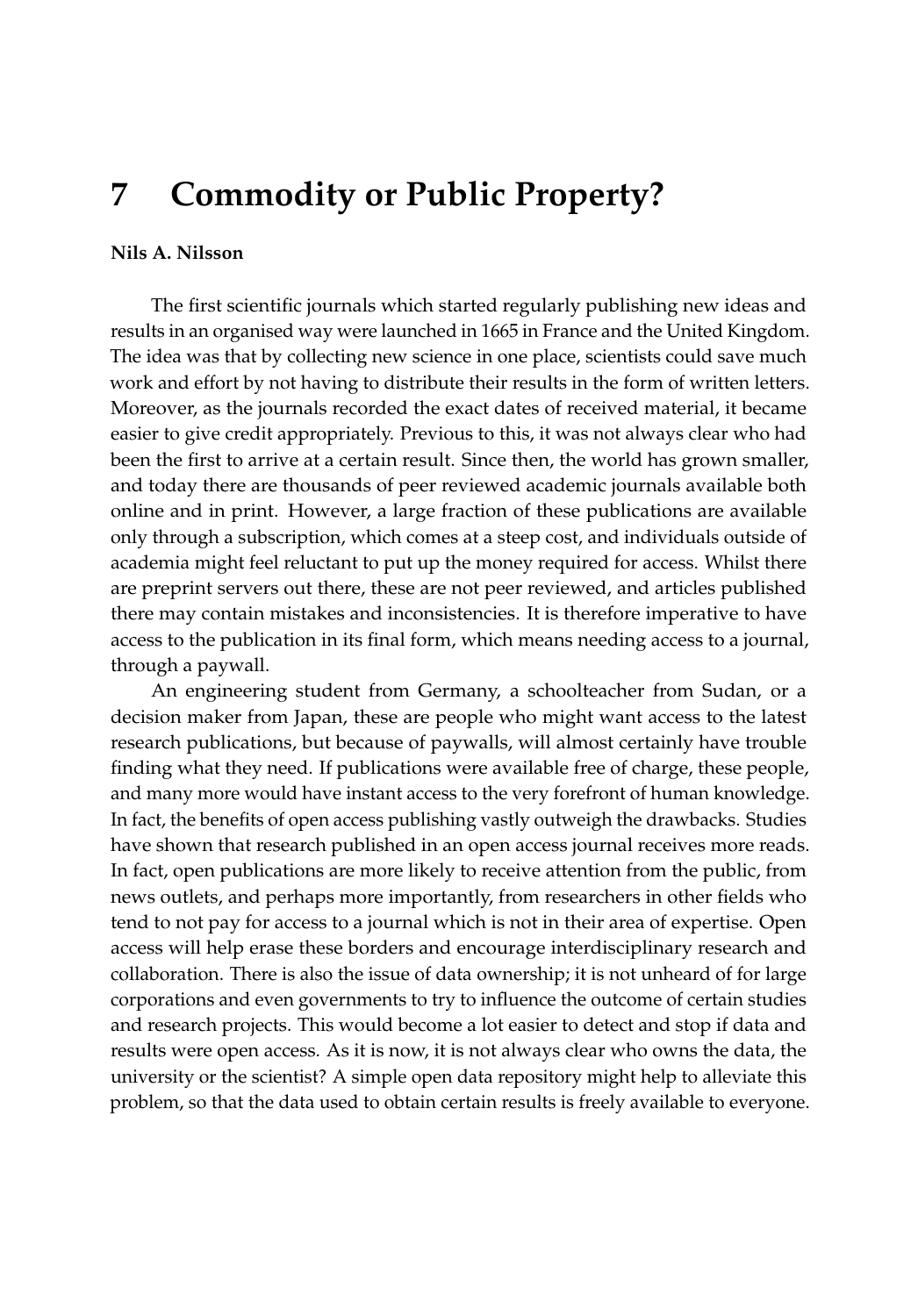So why is not all research open access? Unfortunately, there is more than one side to this coin. One of the more pragmatic reasons for paywalls and subscriptions is that running and managing a high-quality scientific journal does not come cheap. Although the vast majority of peer reviewers receive no salary for their work, the editing, proof-reading, and managing web services all cost money, even more if the journal is published in physical form. As such, it is logical that journals require a fee from the authors in order to make their paper open access. Moreover, most research grants will include funds for researchers to pay this fee. Despite this, most papers remain behind a paywall.

Whilst this impedes the pursuit of science, it is also to the direct detriment of the general public.In the last decade a culture of "fake news" has grown out of the easy access to the internet, where anyone can claim anything. This is not just contained to the area of current events, there are a plethora of internet sites aimed at promoting antiquated scientific theories, and distrust of scientists is growing. This is a trend that should be addressed and acted against, as it is in every country's interest to have a well-informed and educated population. Here, the question of the paywall arises spontaneously: should the latest scientific findings and results only be available to the rich or to those working in academia? How can voters trust the health or energy policy of their government if they cannot access the data or the scientific work those policies are based on? This is not just a lofty idea: people want access to research findings. In fact, scientific piracy is on the rise, and people are continuously finding ways to circumvent paywalls and gain access to what they need, but doing so places them at risk of steep fines and a criminal record. When the ultimate goal of science can be said to be to further the knowledge of the human race, having to risk arrest to access that knowledge becomes almost laughable.

In the end, the question about scientific publishing transcends economic interests and the ability to get credit for one's research. While these issues are undoubtedly important, they are not the most fundamental. At the heart of all the benefits of open and accessible research lies the question of what kind of society we would like to have, and what we want to leave behind to future generations.A world where anyone, anywhere can access the very latest research findings, review the data, methodology, and results is a more informed world. It is a world where anyone can educate themselves about issues and fields which catch their interest. It is a world where scientists are more trusted and controversial findings are more easily verified or debunked. Lastly, it is a world where science has become less of a business and more of the altruistic pursuit it was meant to be.